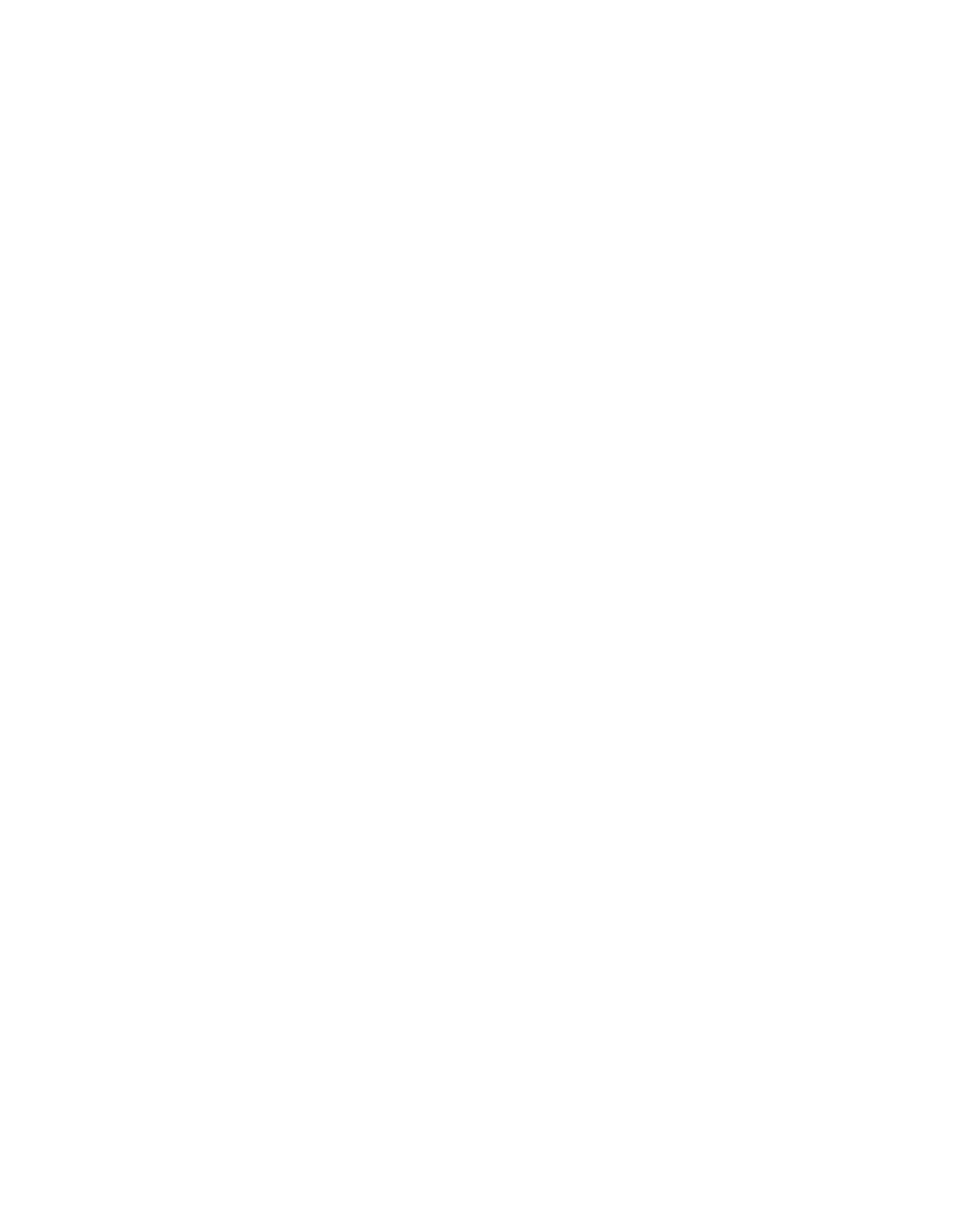# **1. Introduction**

The phenomenon called **magnetoresistance** (MR) is the change of resistance of a conductor when it is placed in an external magnetic field. For ferromagnets like iron, cobalt and nickel this property will also depend on the direction of the external field relative to the direction of the current through the magnet. Exactly 150 years ago W. Thomson (1) (Lord Kelvin) measured the behaviour of the resistance of iron and nickel in the presence of a magnetic field. He wrote *"I found that iron, when subjected to a magnetic force, acquires an increase of resistance to the conduction of electricity along, and a diminution of resistance to the conduction of electricity across, the lines of magnetization".* This difference in resistance between the parallel and perpendicular case is called **anisotropic magnetoresistance** (AMR) (2). It is now known that this property originates from the electron spin-orbit coupling. In general magnetoresistance effects are very small, at most of the order of a few per cent.

The MR effect has been of substantial importance technologically, especially in connection with readout heads for magnetic disks and as sensors of magnetic fields. The most useful material has been an alloy between iron and nickel,  $Fe<sub>20</sub>Ni<sub>80</sub>$  (permalloy). In general, however, there was hardly any improvement of the performance of magnetoresistive materials since the work of Kelvin. The general consensus in the 1980s was that it was not possible to significantly improve on the performance of magnetic sensors based on magnetoresistance.

Therefore it was a great surprise when in 1988 two research groups independently discovered materials showing a very large magnetoresistance, now known as **giant magnetoresistance** (GMR). These materials are so called magnetic multilayers, where layers of ferromagnetic and non-magnetic metals are stacked on each other (figure 1). The widths of the individual layers are of nanometre size – i.e. only a few atomic layers thick. In the original experiments leading to the discovery of GMR one group, led by Peter Grünberg (3), used a trilayer system Fe/Cr/Fe, while the other group, led by Albert Fert (4), used multilayers of the form  $(Fe/Cr)$ <sub>n</sub> where n could be as high as 60.

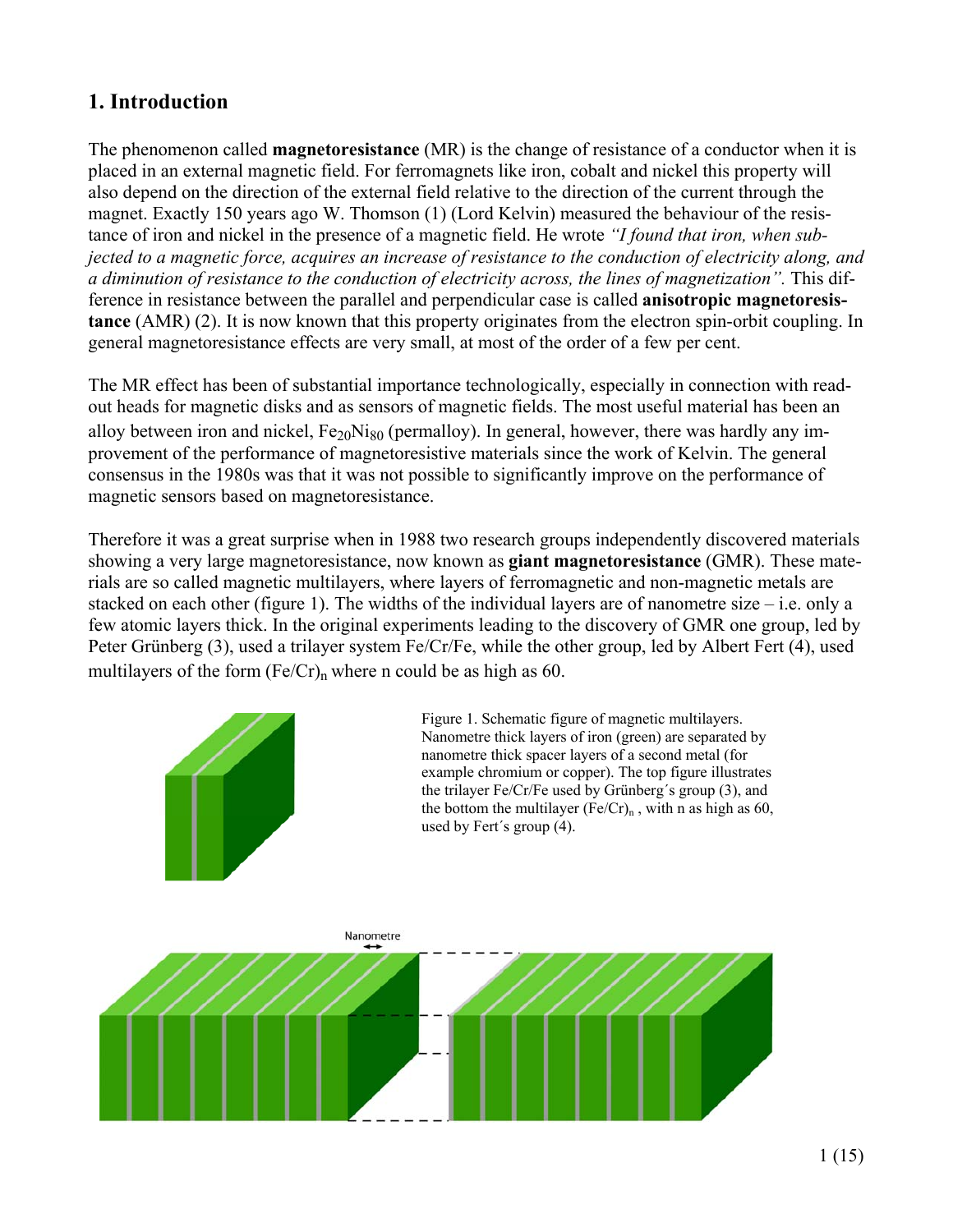In figure 2 the measurements of Grünberg´s group are displayed (left) together with those of Fert´s group (right). The y-axis and x-axis represent the resistance change and external magnetic field, respectively. The experiments show a most significant negative magnetoresistance for the trilayer as well as the multilayers. The systems to the right, involving large stacks of layers, show a decrease of resistance by almost 50% when subjected to a magnetic field. The effect is much smaller for the system to the left, not only because the system is merely a trilayer but also because the experiments led by Grünberg were made at room temperature, while the experiments reported by Fert and co-workers were performed at very low temperature (4.2K).



Figure 2. After refs. (3) and (4).

Left: Magnetoresistance measurements (3) (room temperature) for the trilayer system Fe/Cr/Fe. To the far right as well as to the far left the magnetizations of the two iron layers are both parallel to the external magnetic field. In the intermediate region the magnetizations of the two iron layers are antiparallel. The experiments also show a hysterisis behaviour (difference 1 and 4 (2 and 3)) typical for magnetization measurements.

Right: Magnetoresistance measurements (4) (4.2K) for the multilayer system (Fe/Cr)<sub>n</sub>. To the far right ( $>H<sub>S</sub>$ , where H<sub>S</sub> is the saturation field) as well as to the far left  $(< -H<sub>S</sub>)$  the magnetizations of all iron layers are parallel to the external magnetic field. In the low field region every second iron layer is magnetized antiparallel to the external magnetic field. 10 kG  $=$ 1 Tesla.

Grünberg (3) also reported low temperature magnetoresistance measurements for a system with three iron layers separated by two chromium layers and found a resistance decrease of 10%.

Not only did Fert and Grünberg measure strongly enhanced magnetoresistivities, but they also identified these observations as a new phenomenon, where the origin of the magnetoresistance was of a totally new type. The title of the original paper from Fert´s group already referred to the observed effect as "Giant Magnetoresistance". Grünberg also realized at once the new possibilities for technical applications and patented the discovery. From this very moment the area of thin film magnetism research completely changed direction into magnetoelectronics.

The discovery of giant magnetoresistance immediately opened the door to a wealth of new scientific and technological possibilities, including a tremendous influence on the technique of data storage and magnetic sensors. Thousands of scientists all around the world are today working on magnetoelectronic phenomena and their exploration. The story of the GMR effect is a very good demonstration of how a totally unexpected scientific discovery can give rise to completely new technologies and commercial products.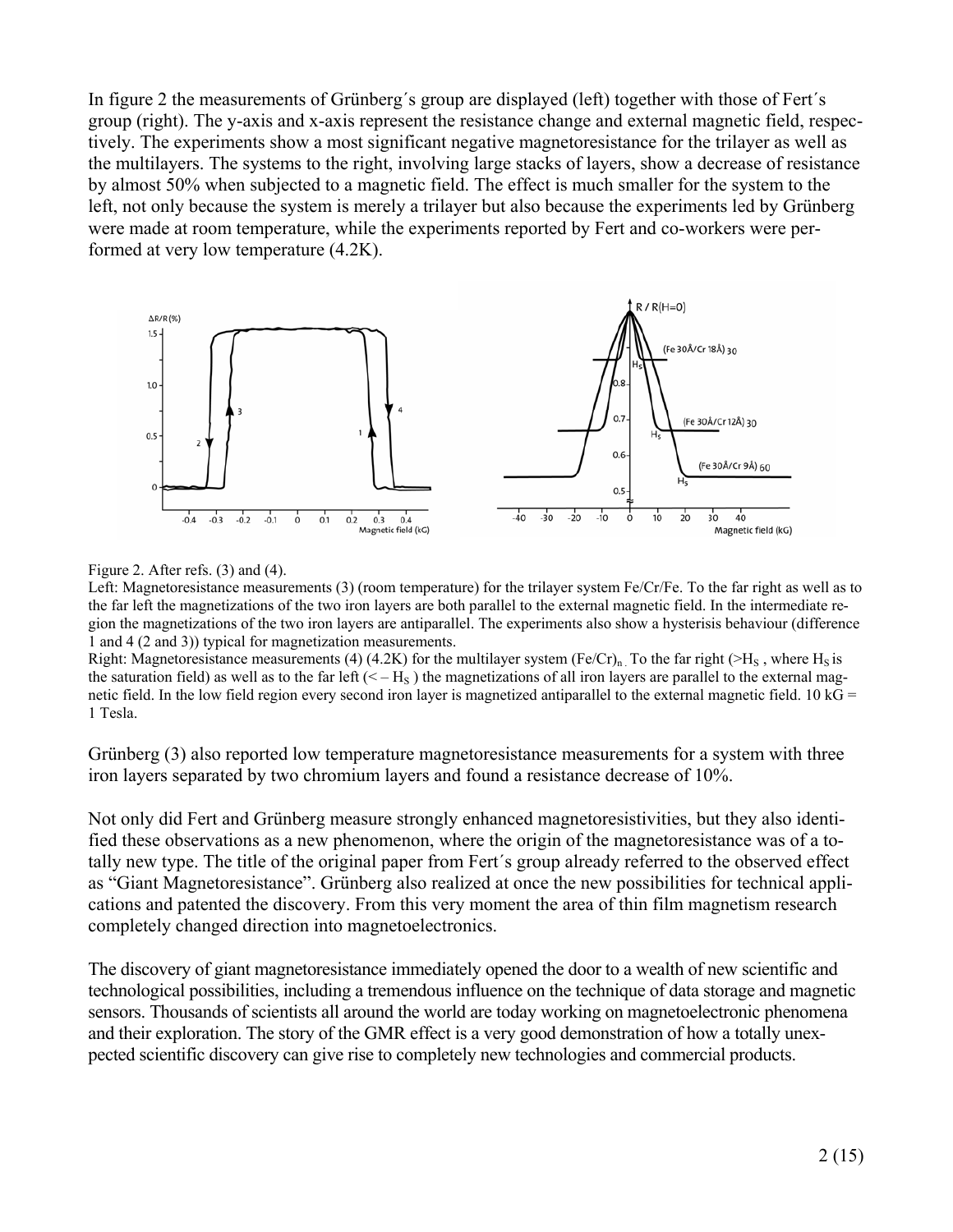## **2. Background**

#### **A. Ferromagnetic metals**

Among the d transition metals (Sc…Cu, Y…Ag, Lu…Au, i.e. 3d, 4d, and 5d transition elements), the 3d metals iron, cobalt and nickel are well-known to be ferromagnets. Among the lanthanides (the 4f elements, La-Lu) gadolinium is also a ferromagnet. The origin of magnetism in these metals lies in the behaviour of the 3d and 4f electrons, respectively. In the following it is mainly the magnetism in the 3d elements that will be discussed.

In the free atoms, the 3d and 4s atomic energy levels of the 3d transition elements are hosts for the valence electrons. In the metallic state these 3d and 4s levels are broadened into energy bands. Since the 4s orbitals are rather extended in space there will be a considerable overlap between 4s orbitals belonging to neighbouring atoms, and therefore the corresponding 4s band is spread out over a wide energy range (15–20 eV). In contrast to this, the 3d orbitals are much less extended in space. Therefore the energy width of the associated 3d energy band is comparatively narrow (4–7 eV). In practice one cannot make a clear distinction between the 3d and 4s orbitals since they will hybridize strongly with each other in the solid. Nevertheless for simplicity this two band picture will be used here and the 3d electrons will be considered as metallic – i.e. they are itinerant electrons and can carry current through the system, although they are still much less mobile than the 4s electrons.

A useful concept in the theory of solids is the electron density of states (DOS), n(E), which represents the number of electrons in the system having energy within the interval (E, E+dE). According to the exclusion principle for fermions (in this case electrons), only one electron can occupy a particular state. However each state is degenerate with respect to spin and can therefore host both an electron with spin up and an electron with spin down. In the ground state all the lowest energy levels are filled by electrons and the highest occupied energy level is called the Fermi energy,  $E_F$ . In figure 3 (left) the density of states is illustrated schematically for a non-magnetic 3d metal, sometimes referred to as a paramagnet, where there are equally many electrons with spin up as with spin down, i.e. there is no net magnetization. The so called spin polarization, P,  $[ P = (N_1 - N_1)/(N_1 + N_1)$ , where  $N_1(N_1) =$  number of electrons with spin up (down)], is here equal to zero.



Figure 3. **To the left** a schematic plot is shown for the energy band structure of a d transition metal. The density of states N(E) is shown separately for the spin up and down electrons and where a simplified separation has been made between the 4s and 3d band energies. For the non-magnetic state these are identical for the two spins. All energy levels below the Fermi energy are occupied states (orange and blue). The coloured area (orange + blue) corresponds to the total number of valence electrons in the metal. **To the right** the corresponding picture is illustrated for a ferromagnetic state, with a spin-polarization chosen to be in the up direction  $(N_1 > N_1)$ ; blue area > orange area). This polarization is indicated by the thick blue arrow at the bottom figure to the right.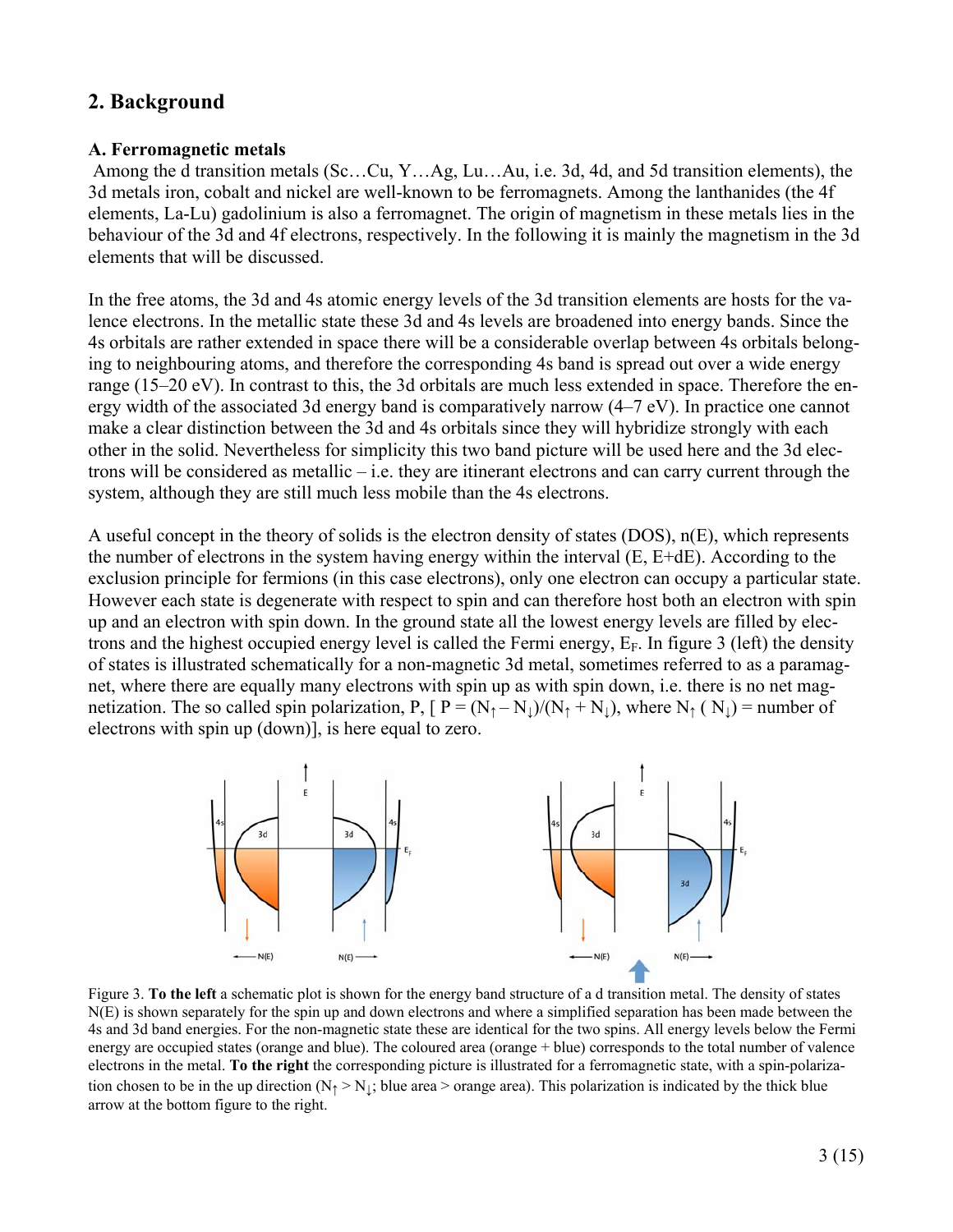For a ferromagnet N<sub>↑</sub> is larger than N<sub>↓</sub>, so that there is a net spin polarization, P > 0. In order to compare the energy for the ferromagnetic state with the energy for the paramagnetic state one can start from the paramagnetic state and allow for a small imbalance in the number of spin up and spin down electrons. A transfer of spin down electrons from the spin down band into the spin up band leads to more exchange energy in the system, which means a **lowering** of the total energy (a gain) On the other hand such a process requires a transfer of electrons from spin down levels below the initial Fermi energy, into spin up levels situated just above the initial Fermi energy. This will necessarily lead to a loss of band energy, "kinetic energy" and thus to an **increase** of the total energy (a loss). Thus there is a competition between two opposite effects. This can be formulated as the so called Stoner criterion (5) for magnetism, namely that when

#### I  $N(E_F) > 1$ ,

the system will be a ferromagnet. Here I is called the Stoner exchange parameter and  $N(E_F)$  is the density of states at the Fermi energy. The Stoner parameter has a specific value for the individual element, while  $N(E_F)$  depends much more on the particular spatial arrangements of the atoms relative to each other (like crystal structure). Furthermore, and most important,  $N(E_F)$  tends to be high for systems with narrow energy bands as is the case for the heavier 3d transition elements (Fe, Co and Ni). This is the explanation for the ferromagnetism among the d transition metals.

The situation for a ferromagnetic spin polarization is illustrated to the right in figure 3 (with a direction chosen to be upwards). The vertical displacement between the spin up and spin down densities of states exemplifies the exchange energy splitting between the spin up and spin down energy bands, which is relevant for the metals Fe, Co and Ni. In particular the density of states at the Fermi energy  $N(E_F)$  can now be very different for the two spin bands. This also means that for a ferromagnet the character of the state at the Fermi energy is quite different for spin up and spin down electrons. This is an important observation in connection with the GMR effect. This picture of 3d energy bands (figure 3 to the right) for the ferromagnetic metals is often referred to as the itinerant model (6), also known as the Stoner-Wohlfarth model (5).

 One important property of ferromagnets is that at high temperature their magnetism is lost. This happens at a well defined temperature, the so called Curie temperature,  $T_c$ . For the present systems (Fe, Co and Ni) these critical temperatures are far above room temperature and can be neglected.

#### **B. Resistance**

An electrical current of electrons sent through a metallic system will always experience a resistance R. (Exceptions are the so called superconductors where below a certain temperature the current can flow without resistance). There are a number of reasons for this. In a crystal the atoms will always vibrate (phonons) around their equilibrium positions, thereby deviating from the perfect lattice positions, and the conduction electrons may be scattered by these deviations (electron – phonon interaction). Other important contributions to the resistance of a metal are scattering of electrons against impurities and defects. The only electrons that participate in the electrical conduction process are those at (or very close to) the Fermi level. For paramagnetic metals there is no difference between the spin up and spin down electrons, and they contribute equally to the resistance.

Already in 1936 Sir Nevil Mott (7) considered the electrical conductivity of d transition elements. He suggested that the conductivity was mainly determined by the 4s electrons which are easily mobile due to the wide energy range of the bands derived from the 4s-states. However in a scattering process the s electrons can scatter into the many d states which are available at the Fermi level. Therefore they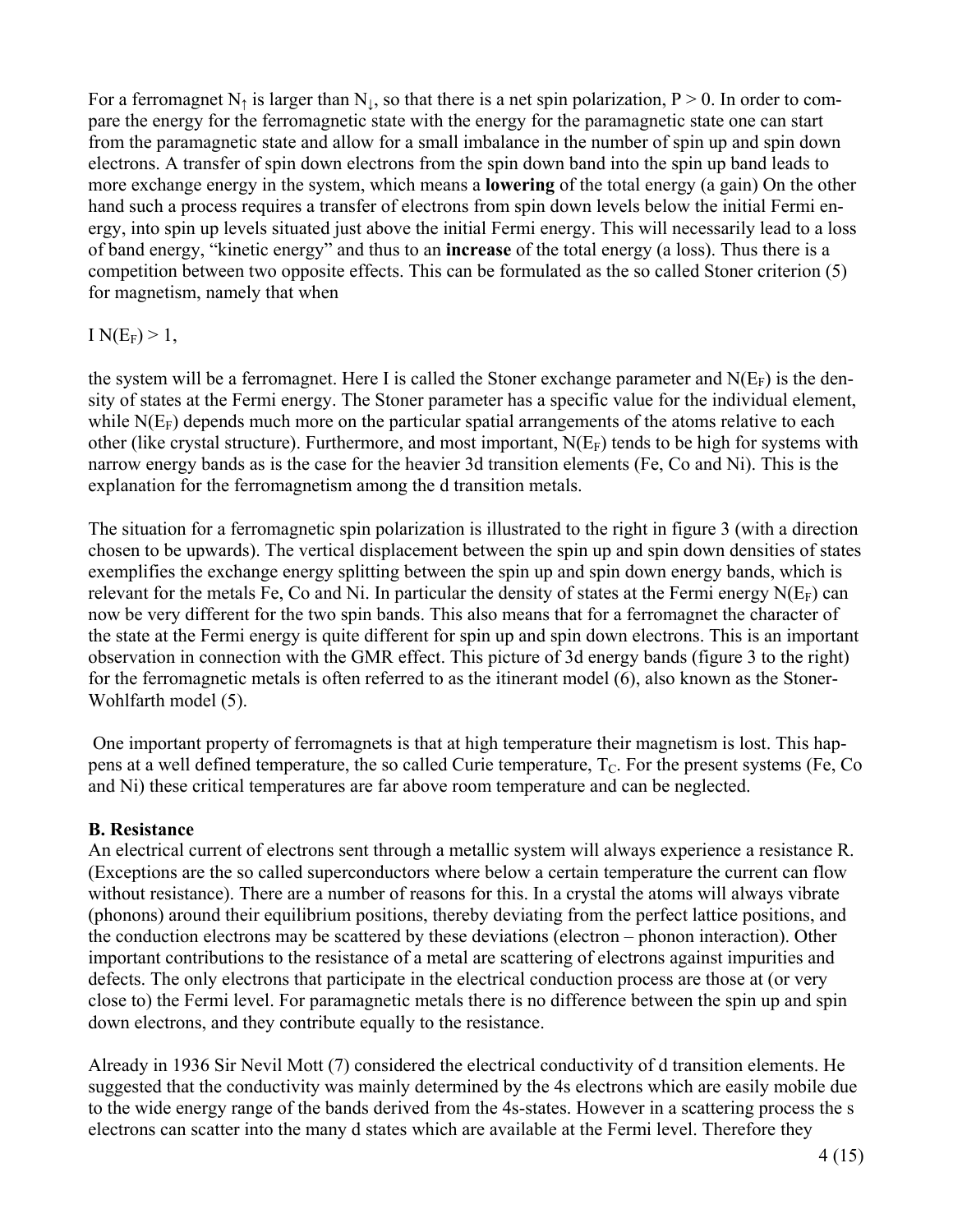experience a strong scattering giving rise to a considerable resistance. On the other hand for Cu, the element following Ni in the Periodic Table, all the 3d states are situated below the Fermi level and therefore not available for scattering processes. This explains the particularly high conductivity of Cu.

In the 1960s and 1970s Fert together with Campbell studied in great detail the conductivity of 3d ferromagnetic materials (3,8). They carried out extensive investigations of resistivity changes which occur when low concentrations of alloying elements, like Cr and other transition metals, are put as scattering centres into for example Fe and Ni. From these studies they could confirm that in a ferromagnet like iron there are two types of carriers, one made up from spin up electrons and one from spin down electrons. Since the density of states at the Fermi surface is quite different for the two spin states it follows that there is a significant difference in resistance for the spin up electrons and the spin down electrons. There could also be contributions to the resistance from scattering processes where the spins are flipped. This could for example be due to scattering against spin waves or from the spin orbit coupling. However these effects are small and will be neglected here. Thus the picture which is emerging is that the electrical current in a ferromagnet like iron, cobalt and nickel consists of spin up and spin down carriers, which experience rather different resistances.

#### **C. Growth of superlattices**

From the beginning of the 1970s the development in physics, chemistry and materials science had led to new experimental techniques allowing scientists to manufacture completely novel materials. Using what was called epitaxial growth one could start to produce artificial materials building one atomic layer after the next. Techniques that were introduced at this time involved for example sputtering, laser ablation, molecular beam epitaxy and chemical vapour deposition. Molecular beam epitaxy was already being used in the late 1960s to make thin semiconducting materials and at the end of the 1970s nanometre thick metallic layers could be produced. This was first applied to non-magnetic metals, but later also to metallic ferromagnets. At the same time, a number of characterization techniques had been largely improved, utilizing for example the magneto-optic Kerr effect (MOKE) and light scattering from spin waves. Using these methods it was possible to grow metallic multilayers involving for example iron and study their magnetic properties.

In order to produce well-defined materials the choice of substrate on which to grow the material is of great importance. Commonly used materials are silicon, silicon dioxide, magnesium oxide and aluminium oxide. To obtain well-behaved metallic multilayers it is important that the lattice parameters for the different metallic layers match each other (figure 4)and it is also an advantage if the two metals forming the multilayer have the same crystal structure. This is the case for chromium and iron, where both metals adapt the bcc (body-centred cubic) crystal structure and where in addition they have very similar lattice spacings. This was important for the studies for which this Nobel Prize is awarded undertaken by the groups of Fert and Grünberg. In addition it was also extremely important that it was now possible to grow multilayers where the spatial separation between the magnetic layers is of the order of nanometres. In order to exhibit the GMR effect the mean free path length for the conduction electrons has to greatly exceed the interlayer separations so that the electrons can travel through magnetic layers and pick up the GMR effect. Without the new experimental growth techniques this requirement could not have been fulfilled and the GMR effect would have remained unknown. In this connection it should be mentioned that, in several publications prior to the work of Fert and Grünberg, there were reports of observations of substantial (of the order of a few per cent) magnetoresistance effects (9,10,11,12). In none of them were the observations recognized as a new effect.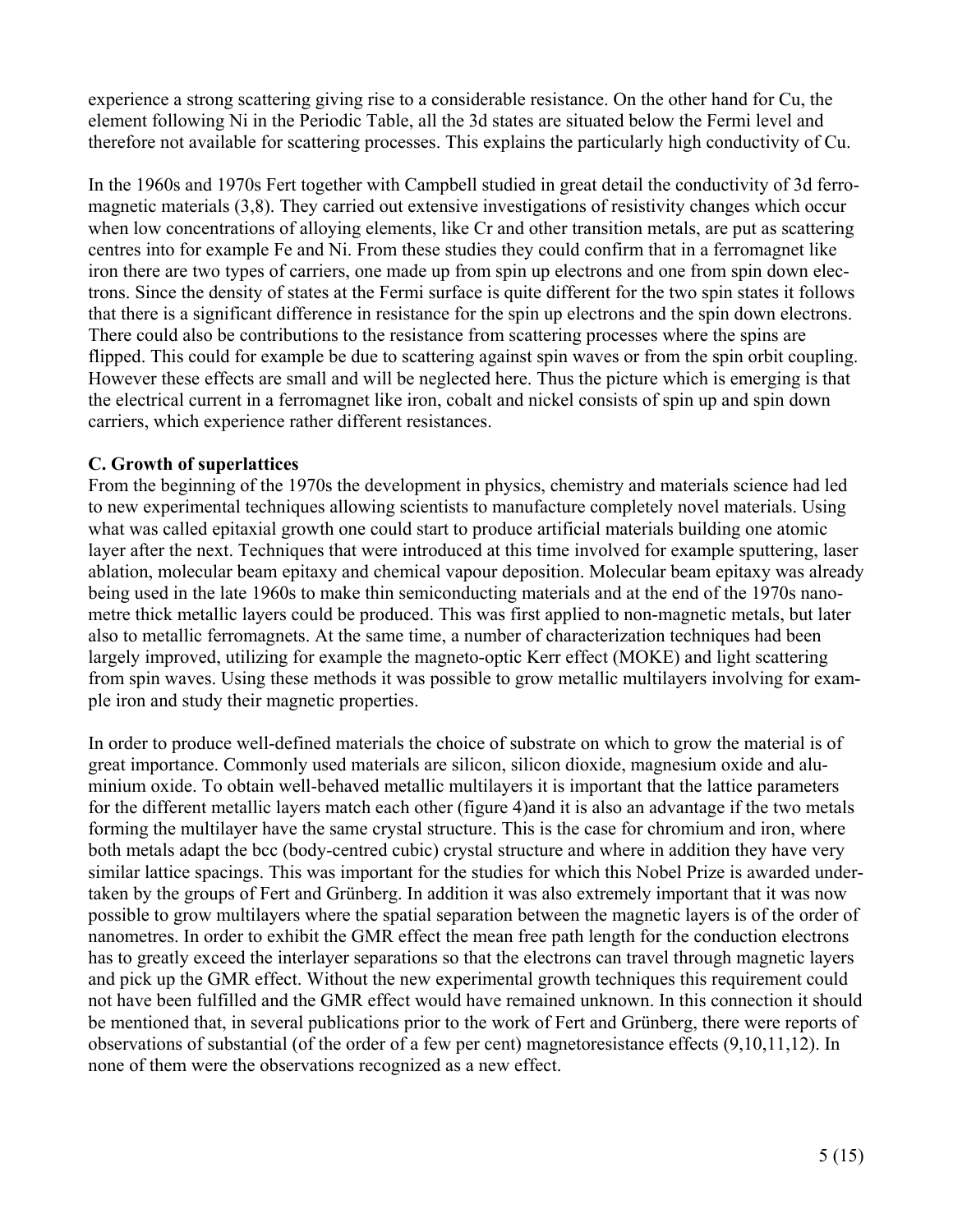#### **D. Interlayer coupling**

It has been known for a long time that disturbances like defects and impurities in metallic systems become screened by the surrounding conduction electrons. The disturbance gives rise to decaying oscillations of the electron density as a function of the distance from the disruption (so called Friedel oscillations). Similarly, a magnetic impurity atom in a metallic surrounding gives rise to an induced spin polarization of the electron density. With increasing distance from the magnetic impurity there will be an oscillation in the sign of the polarization and the disturbance will also decay in magnitude with distance. As a consequence, the magnetic moment of a second impurity placed relatively close to the first one, will become aligned parallel or antiparallel to the magnetic moment of the first moment de-



Figure 4. Illustration of superlattices. This is essentially the same figure as in figure 1, but now with atomic resolution. From this it becomes obvious that the lattice mismatch between the two materials needs to be small in order to be able to grow multilayers with well behaved interfaces.

pending on the sign of the induced polarization at that particular distance. This coupling (exchange coupling) between magnetic moments (schematically shown in figure 5) was well-known for the rareearth metals where each atom possesses a magnetic moment originating from the very tightly bound (and localized) 4f electronic configuration positioned deep inside the atom. In fact the magnetism of the heavier lanthanide metals originate from this interaction.

As already mentioned gadolinium is a ferromagnet where the magnetic moments originate from the localized 4f electrons on each atom having a  $4f^7$  configuration. That is, all the 4f magnetic moments point in the same direction and surrounding these moments there are three conduction electrons per atom which mediate the interaction between the 4f magnetic moments. In 1986 Majkrzak et al. (13) published work on a superlattice of Gd/Y/Gd where they reported an antiparallel magnetic moment alignment between the Gd layers for the case of 10 monolayers of Y. This could be understood from the way that a ferromagnetic Gd layer induces an oscillatory spin polarization of the normally non-magnetic Y metal and that the second Gd layer happens to be at a distance where an antiferromagnetic alignment is preferred. Practically simultaneously Grünberg et al. (14) discovered an antiferromagnetic coupling



Figure 5. Schematic illustration of the behaviour of the exchange coupling as a function of distance.

between the iron layers for the Fe/Cr/Fe trilayer. This can be explained in a similar way to the Gd/Y/Gd case. It should be remarked, however, that in both cases, due to the geometry, there are important contributions to the interlayer exchange coupling from quantum interference of the electron waves reflected at the magnetic layers (15). In the present context it is however sufficient to conclude that the important role of the electrons of the non-magnetic layer(s) is that they provide the coupling mechanism between the magnetic layers.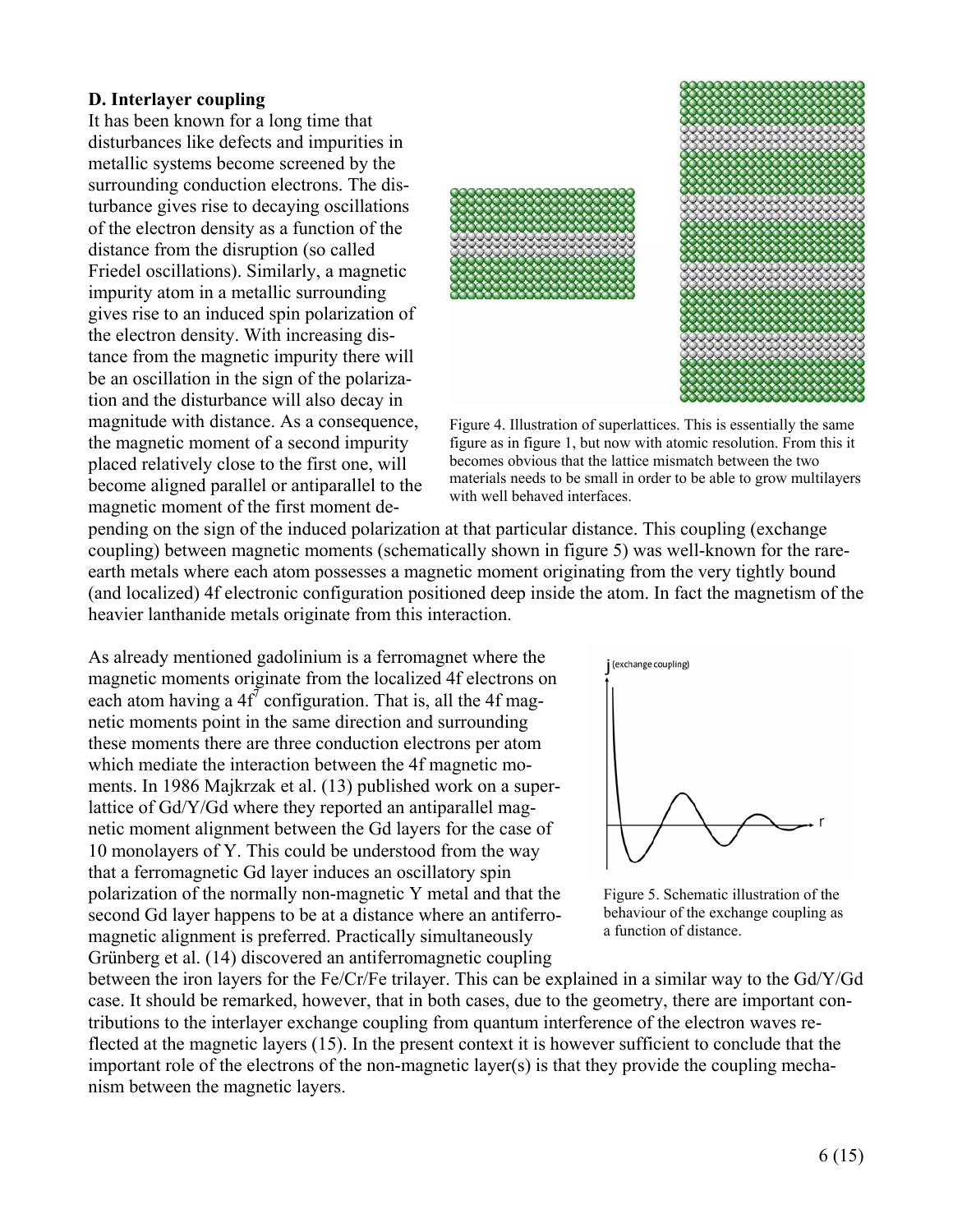The next step was to investigate the dependence of the coupling on the thickness of the intermediate non-magnetic layers. Several groups identified a change of sign with increasing thickness (13,15,16,17,18). A thorough study of the dependence of the oscillatory behaviour on the thickness of the non-magnetic layer, its dependence on the material of the non-magnetic layer as well as on the dependence of the material of the magnetic layer itself was made by Parkin (1). Here he actually utilized the GMR effect as a tool to study this dependence. In the preparation of the multilayers Parkin used a magnetron sputter deposition technique. With this method it was possible to prepare a large number of samples under comparable conditions. This extensive work was important for the further development of the GMR effect into a working device (20,21,22).

## **3. Giant Magnetoresistance**

The resistance of a GMR device can be understood from the following somewhat simplified picture. In figure 6 a plot of the magnetic configuration for the FM/NM/FM (ferromagnetic/non-magnetic/ferromagnetic) multilayer is made together with the corresponding electron density of state for the two ferromagnetic sides (FM). In the absence of a magnetic field (at the top) the two FM layers are separated from each other in such a way that they have opposite magnetization directions. In the presence of a magnetic field the magnetizations of the two FM layers will be parallel (at the bottom). An electrical current is now sent through the system for both configurations. As already mentioned above the current through the FM layer is composed of two types – one spin up current and one spin down current – and the resistance for these two currents will differ. When an electron leaves the first iron layer and enters the non-magnetic metal there will be additional scattering processes giving rise to extra resistance. Since the spin up and spin down particles have different density of states at the Fermi level (or rather, they originate from energy levels having different character), the resistance not only within the FM layers, but also that originating from the FM/NM interface will be different for the two spins. Inside the NM layer the up and down spins will experience the same resistance, but generally this is low compared to those in the FM layers and FM/NM interfaces and can here be neglected.



Figure 6. Schematic illustration of the electronic structure of a trilayer system with two ferromagnetic layers (light green) on both sides separated by nonmagnetic material (grey). The top figure is for the case without external magnetic field (H=0), i.e. when the two magnetic layers have opposite magnetizations (indicated by the thick blue and orange arrows at the top of the topmost figure). The bottom figure is for the case when an external magnetic field ( $H \neq 0$ ) has forced the two magnetizations to be parallel (two thick blue arrows at the bottom of the lower figure.).The magnitude of the four magnetizations is the same.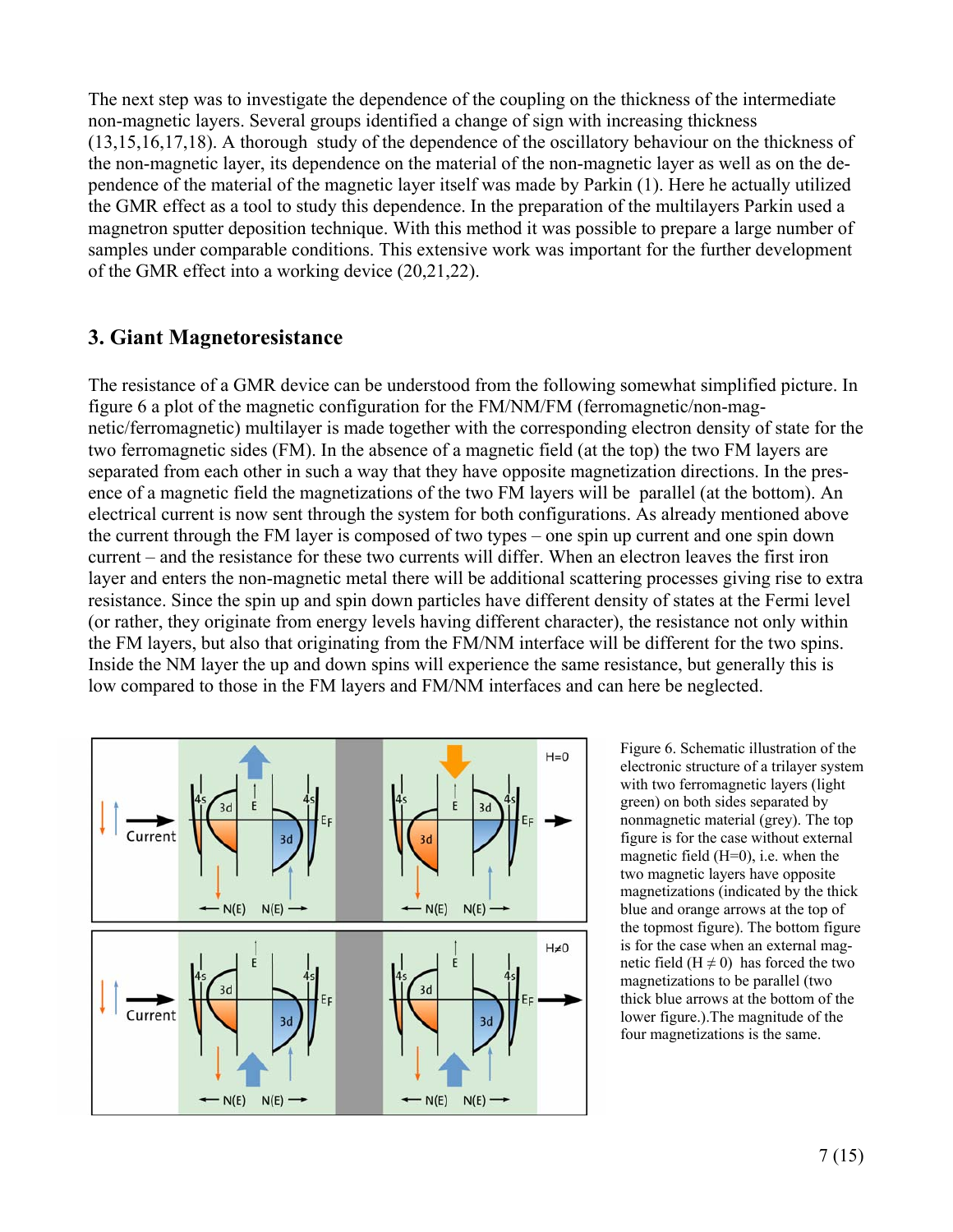When the electrons enter the second iron layer they will again experience spin dependent scattering at the NM/FM interface. Finally the spin up and spin down electrons go through the second iron layer with the same resistance as in the first iron layer, which still of course differs for the two spins. For simplicity the resistance for the spin up (down) electrons through the FM layer and the scattering at the interface to the NM layer will be called  $R_1(R_1)$ . Thus when the two layers have parallel spin polarizations (magnetizations), i.e. in the presence of an external magnetic field (H), the resistance for the spin up channel is 2  $R_1$  and for the spin down channel it is 2  $R_1$ . Standard addition of resistances for a parallel current configuration gives the following total resistance,  $R_H$ , in the presence of an external magnetic field;  $R_H = 2R_1R_{\perp}/(R_1 + R_{\perp})$ .



Figure 7. The same physical system as in figure 6. The magnetic layers are now represented by resistances  $R_1$  and  $R_1$ . This shows very clearly that the total resistance for the two cases are different, i.e. there is a magnetoresistance effect. In case  $R_1 \gg R_1$ it is practically only the lowest of the four possibilities which will permit a current. In the lower picture with parallel magnetizations the resistance for the spin up (spin down) electrons will be  $R_1(R_1)$  in both magnetic layers. In the upper picture with antiparallel magnetizations the spin up (spin down) electrons will have a resistance  $R_1(R_1)$  in the first magnetic layer to the left. In the second magnetic layer the resistance for the spin up (spin down) electron will be  $R_{\perp}(R_{\uparrow})$ , since the magnetization environment has here become totally opposite compared to the first magnetic layer.

In the case of no external magnetic field,  $(H=0)$ , the configuration between the two magnetic layers is antiparallel (top part of figure 7). In this case the first scatterings in the left part of the multilayer system are exactly the same as before for the lower part of the figure. However, when a spin up electron enters into the second FM layer it finds itself in a totally upside-down situation where the conditions are now exactly the same as they were for the spin down electron in the initial FM layer. Thus the spin up particle will now experience a total resistance of  $R_1 + R_1$ . The spin down particle will be affected in the same (but opposite) way and its resistance will be  $R_1 + R_1$ . The total resistance will accordingly be  $R_0 = (1/2)(R_1 + R_1)$ . Thus the difference in resistance between the two cases (magnetic field or not) becomes:

$$
\Delta R = R_{H} - R_{0} = -(1/2)(R_{\uparrow} - R_{\downarrow})^{2} / (R_{\uparrow} + R_{\downarrow}).
$$

Thus the larger the difference between  $R<sub>†</sub>$  and  $R<sub>⊥</sub>$  the larger the negative magnetoresistance. This expression clearly shows that the magnetoresistance effect arises from the difference between the resistance behaviour of the spin up and down electrons.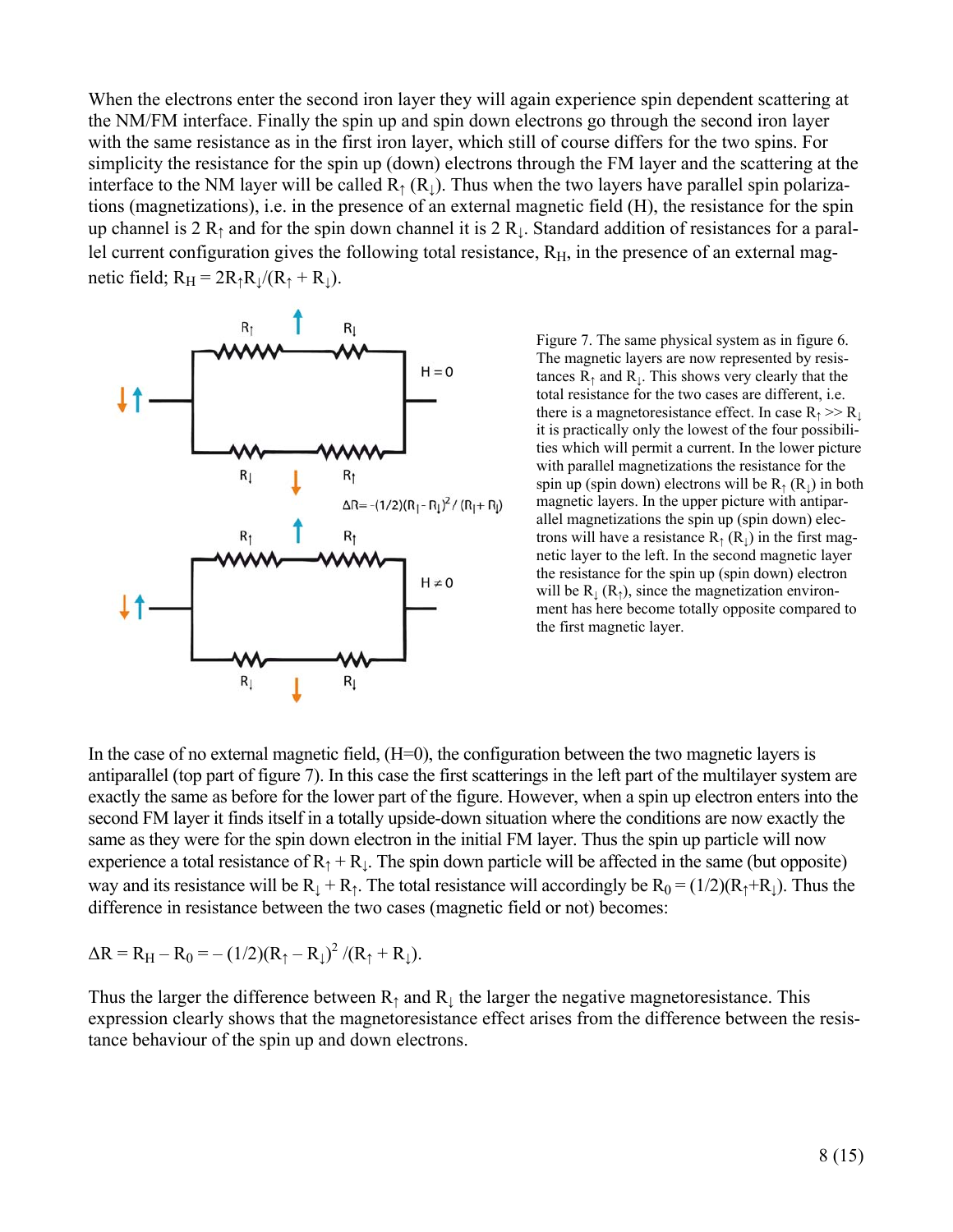### **4. Half-metals**

Since magnetoresistance deals with electrical conductivity it is obvious that it is the behaviour of the electrons at the Femi surface (defined by the Fermi energy) which is of primary interest. The more spin-polarized the density of states (DOS) at the Fermi energy, i.e., the more  $N_{\uparrow}$  (E<sub>F</sub>) deviates from  $N_{\downarrow}$  $(E_F)$ , the more pronounced one expects the efficiency of the magnetoelectronic effects to be. In this respect a very interesting class of materials consists of what are called half-metals, a concept introduced by de Groot and co-workers (23). Such a property was then predicted theoretically for  $CrO<sub>2</sub>$  by Schwarz in 1986 (24). The name half-metal originates from the particular feature that the spin down band is metallic while the spin up band is an insulator. This is shown schematically in figure 8, and it is clear that there is a 100% spin polarization at the Fermi level. The theoretical prediction for  $CrO<sub>2</sub>$  was later confirmed by experiment (25,26).



Figure 8. Schematic illustration of the density of states for non-magnetic (left) and ferromagnetic  $CrO<sub>2</sub>$  (right). As can be seen immediately for the ferromagnetic case (right), the spin down electrons (orange) are placed in a metallic band, while the spin up electrons (blue) show an electronic structure that is typical for an insulator. The net spin polarization is shown by a thick blue arrow.

In figure 9 we show the two DOS (spin up and spin down) for the ferromagnetic state. For a trilayer of two ferromagnetic half-metals with one non-magnetic metallic layer between them, it becomes very easy to appreciate the mechanism behind the GMR effect. When the magnetizations of the two halfmetals are parallel there will be a current made up exclusively of spin down electrons. However, for an antiparallel magnetization, the spin down channel will be totally blocked for conduction of electricity. Hence a magnetic field which can switch between these two configurations will give rise to a large change in resistance, i.e. will show a strong magnetoresistance behaviour. An enhanced magnetoresistance for the half-metal  $CrO<sub>2</sub>$  was confirmed experimentally by Hwang and Cheong (27).



Figure 9. Illustration of the magnetoresistance effect for a half-metal. Two ferromagnetic halfmetallic layers (light green) separated by a nonmagnetic metal (grey). In the absence of an external magnetic field  $(H = 0)$  the two ferromagnets have antiparallel spin polarizations (blue and orange thick arrows at the top). In the presence of an external field ( $H \neq 0$ ) the two magnets have parallel spin polarization (two thick blue arrows at the bottom of the figure). As can be immediately understood, there will be no current for the upper case. For the lower case there will only be a spin down current.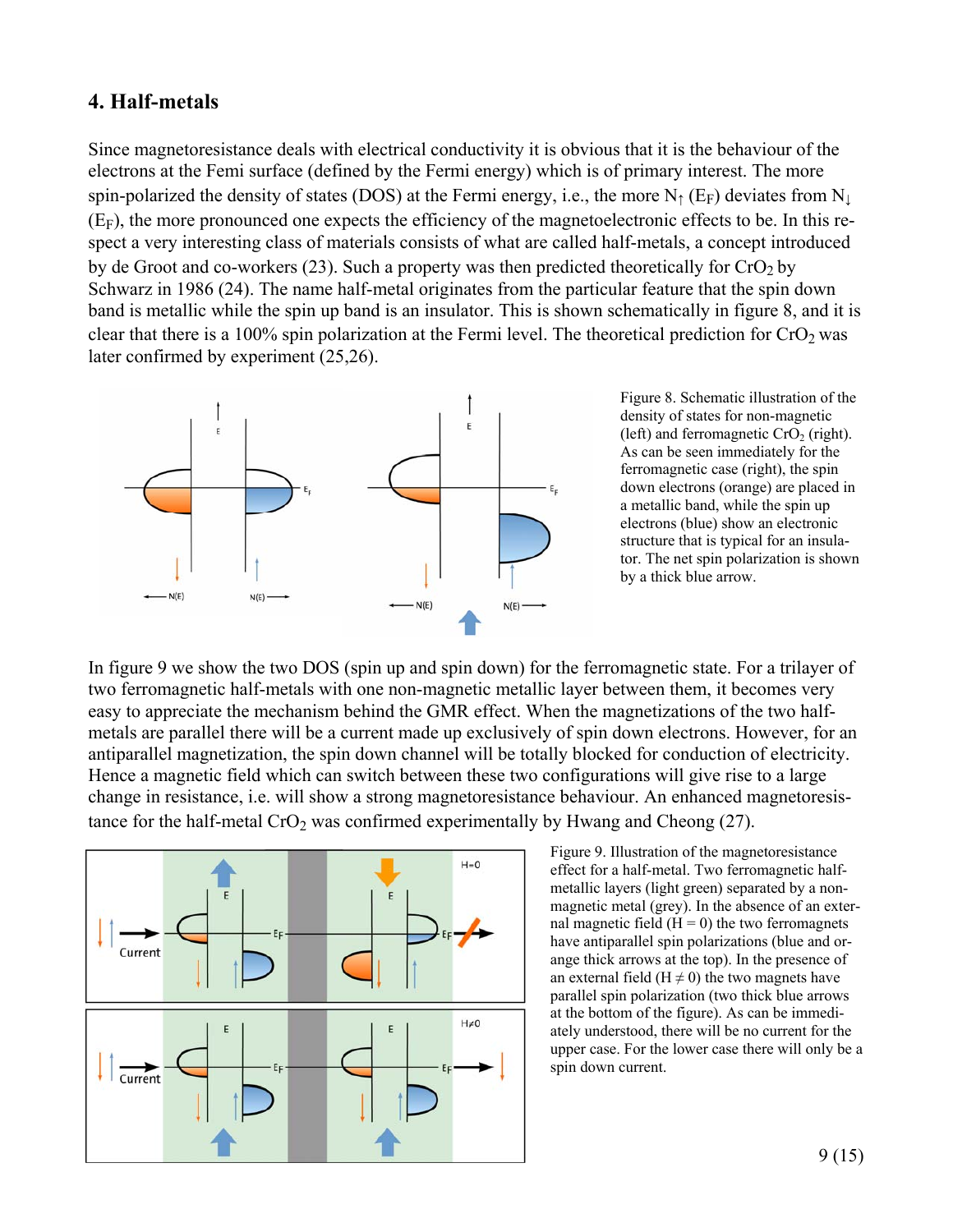# **5. Tunneling magnetoresistance**

Another variation of multilayers in the present context is to grow layered materials with an alternation between metallic and insulating layers. Here the insulating material should be only a few atomic layers thick so that there is a significant probability that electrons can quantum mechanically tunnel through the insulating barrier (figure 10). In this manner a current can be sent through the multilayer. The first publication on such a system was made by Julliere (28). This work was done for a trilayer junction with the following structure Fe/amorphous Ge/Co. The experiments were done at low temperature and an effect of about 14% was reported.



Figure 10. Illustration of tunneling magnetoresistance (TMR). Two ferromagnetic layers separated by an insulating layer ( $i =$  electron current).

The next work of this type was carried out by Maekawa and Gäfvert (29). They investigated junctions of the type Ni/ NiO /FM, where FM stands for Fe, Co or Ni. The magnetoresistance they found was of the order of a few per cent, again at low temperatures. These two reports remained essentially unnoticed for a long time. In fact it was only after the discovery by Fert and Grünberg that attention focussed on these types of systems again. The breakthrough came in 1995 when two groups reported significant progress. Thus Moodera and his group (30,31) measured tunneling layers on CoFe / Al<sub>2</sub>O<sub>3</sub> /Co (or NiFe) and found resistance changes of 24% at 4.2 K and 12% at room temperature. Similarly, Miyazaki and Tesuka (32) used a Fe  $\overline{A}$ l<sub>2</sub>O<sub>3</sub>/ Fe junction and found resistance changes of 30% and 18% at 4.2 K and room temperature, respectively. Today it is rather common to find changes of the order of 50% at room temperature. This is indeed higher than the resistance changes found in "standard" GMR materials. Recently barriers of Fe/MgO/Fe have been shown to give rise to TMR-values that sometimes exceeded 200% (33,34,35).

Due to the better performance of the magnetic tunnel junctions they are expected to become the material of choice when it comes to technical applications. Their use in connection with non-volatile magnetic random access memories (MRAM) is of particular interest and MRAM systems based on TMR are already on the market. One expects that TMR based technologies will become dominant over the GMR sensors. However, the discovery of the GMR effect paved the way for the TMR technology.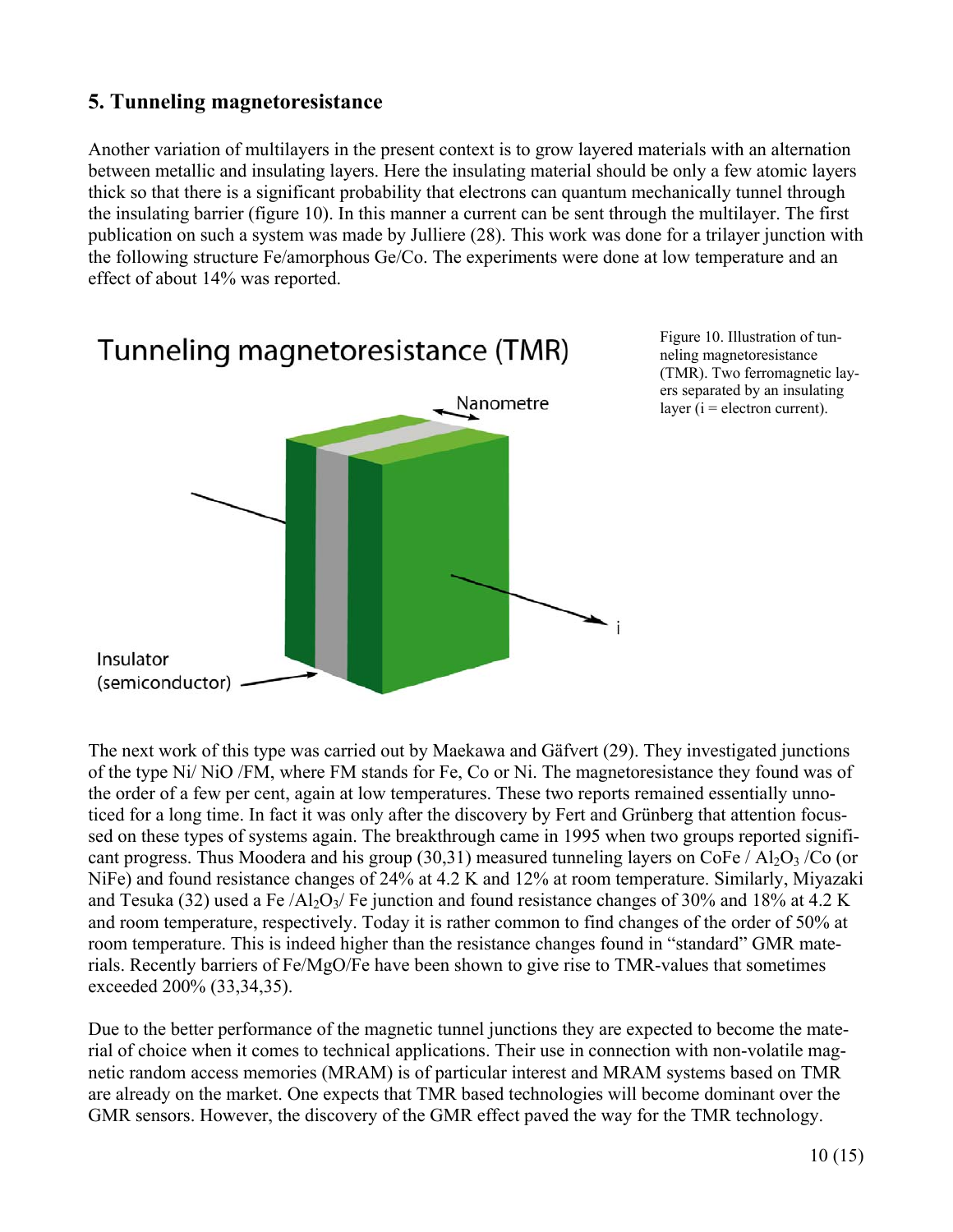# **6. Colossal magnetoresistance**

The discovery of the GMR effect for magnetic multilayers gave rise to an increased interest in finding related effects among bulk materials (36). Thus von Helmolt and his group (37) found even larger magnetoresistance effects than for GMR in certain manganese perovskites. These materials are sometimes referred to as mixed valence systems. Jin and co-workers (38) also found these effects, where the resistance change in an applied magnetic field could be several magnitudes higher than for GMR. Hence the observed effect became known as colossal magnetoresistance (CMR). These extraordinary systems exhibit a very rich variety of exceptional properties, where electron correlations play a very central role. However it is unlikely that they will become of technological interest, mainly because the required magnetic fields are very high.

# **7. More recent developments**

Here we will just mention a few of the vast number of different research areas which represent more recent trends regarding spin materials and their applications. One such area is for example magnetic semiconductors, where the Ohno's group demonstrated the potential of such materials (39,40) using the semiconductor (Ga, Mn)As.

Another area concerns spin injection. Here the early work by Johnson on metallic systems should be mentioned (41,42). Injection of spin from a metallic ferromagnet into a semiconductor was successfully accomplished by Zhu et al. (43) and Hanbicki et al. (44), using Fe and GaAs.

Injection of spins from a magnetic semiconductor to a non-magnetic semiconductor was shown by Ohno et al. (45) and by Fiederling et al. (46). The question of how far spin-polarized electrons can travel in a material while maintaining their spin polarization is of great importance and promising work has been reported by Awshalom and his colleagues (47,48,49).

Very intense work is now being directed towards magnetic switching induced by spin-currents. This interest started from two theoretical papers where it was shown that a spin-current through a magnetic multilayer can lead to a magnetization reversal (50,51). This prediction was soon verified experimentally (52,53,54). The realization of current induced domain wall motions (55,56,57) forms the basis for the idea of a magnetic "Race-Track Memory" (58).

## **8. Concluding remarks**

The discovery by Albert Fert and Peter Grünberg of giant magnetoresistance (GMR) was very rapidly recognized by the scientific community. Research in magnetism became fashionable with a rich variety of new scientific and technological possibilities. GMR is a good example of how an unexpected fundamental scientific discovery can quickly give rise to new technologies and commercial products. The discovery of GMR opened the door to a new field of science, magnetoelectronics (or spintronics), where **two** fundamental properties of the electron, namely its charge **and** its spin, are manipulated simultaneously. Emerging nanotechnology was an original prerequisite for the discovery of GMR, now magnetoelectronics is in its turn a driving force for new applications of nanotechnology. In this field, demanding and exciting scientific and technological challenges become intertwined, strongly reinforcing progress.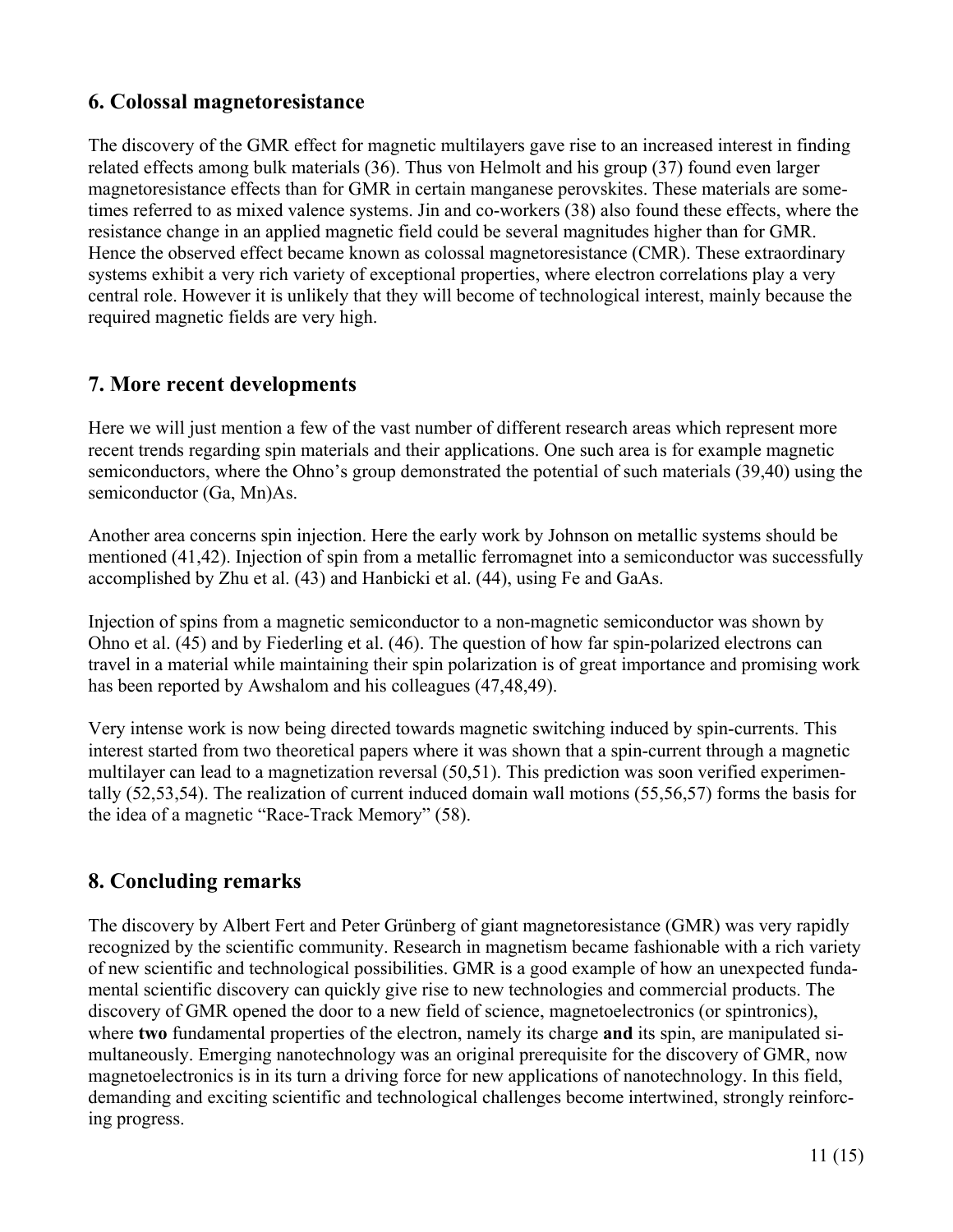## **References**

- 1. W. Thomson, "On the Electro-Dynamic Qualities of Metals: Effects of Magnetization on the Electric Conductivity of Nickel and of Iron", Proceedings of the Royal Society of London, **8**, pp. 546–550 (1856–1857).
- 2. I.A. Campbell and A. Fert, "Transport Properties of Ferromagnets" in *Ferromagnetic Materials*, ed. E.P. Wohlfarth, North-Holland, Amsterdam, Vol. 3, p. 747 (1982).
- 3. G. Binasch, P. Grünberg, F. Saurenbach, and W. Zinn, "Enhanced magnetoresistance in layered magnetic structures with antiferromagnetic interlayer exchange", Phys. Rev. B **39**, 4828 (1989).
- 4. M.N. Baibich, J.M. Broto, A. Fert, F. Nguyen van Dau, F. Petroff, P. Eitenne, G. Creuzet, A. Friederich, and J. Chazelas, "Giant Magnetoresistance of (001)Fe/(001)Cr Magnetic Superlattices", Phys. Rev. Lett. **61**, 2472 (1988).
- 5. See for example: J. Kübler*, "Theory of itinerant electron magnetism",* Clarendon Press, Oxford (2000) and P. Mohn, *"Magnetism in the Solid State",* Springer-Verlag, Berlin, Heidelberg (2003).
- 6. C. Herring, *"Magnetism; a treatise on modern theory and materials"*, Vol. **4,** series eds. G.T. Rado and H. Suhl, Academic Press, New York (1966).
- 7. N.F. Mott, "The Electrical Conductivity of Transition Metals", Proc. Roy. Soc. A**153**, 699 (1936).
- 8. A. Fert and I.A. Campbell, "Two-current conduction in nickel", Phys. Rev. Lett. **21**, 1190 (1968).
- 9. I. Schuller, C.M. Falco, J. Williard, J. Ketterson, B. Thaler, R. Lacos, and R. Dee, "Transport Properties of the Compositionally Modulated Alloy Cu/Ni," AIP Conference Proceedings **53**, 417 (1979).
- 10. J.P. Renard and P. Beauvillain, "Interface Effects in Ultrathin Ferromagnetic Films", Physica Scripta T**19** B, 405 (1987).
- 11. E. Vélu, C. Dupas, D. Renard, J.P. Renard, and J. Seiden, "Enhanced Magnetoresistance of Ultrathin (Au/Co)<sub>n</sub> Multilayers with Perpendicular Anisotropy", Phys. Rev. B37, 668 (1988).
- 12. H. Sato, P.A. Schroeder, J. Slaughter, W.P. Pratt Jr, and Abdul-Razzaq, "Galvanomagnetic Properties of Ag/M (M=Fe,Ni,Co) Layered Metallic Films", Superlattices and Microstructures **4**, 45 (1988).
- 13. C.F. Majkrzak, J.W. Cable, J. Kwo, M. Hong, D.B. McWhan, Y. Yafet, and J.V. Waszczak, and C. Vettier, "Observation of a Magnetic Antiphase Domain Structure with Long-Range Order in a Synthetic Gd-Y Superlattice", Phys. Rev. Lett. **56**, 2700 (1986).
- 14. P. Grünberg, R. Schreiber, Y. Pang, M.B. Brodsky, and H. Sowers, "Layered Magnetic Structures: Evidence for Antiferromagnetic Coupling of Fe Layers across Cr Interlayers", Phys. Rev. Lett. **57**, 2442 (1986).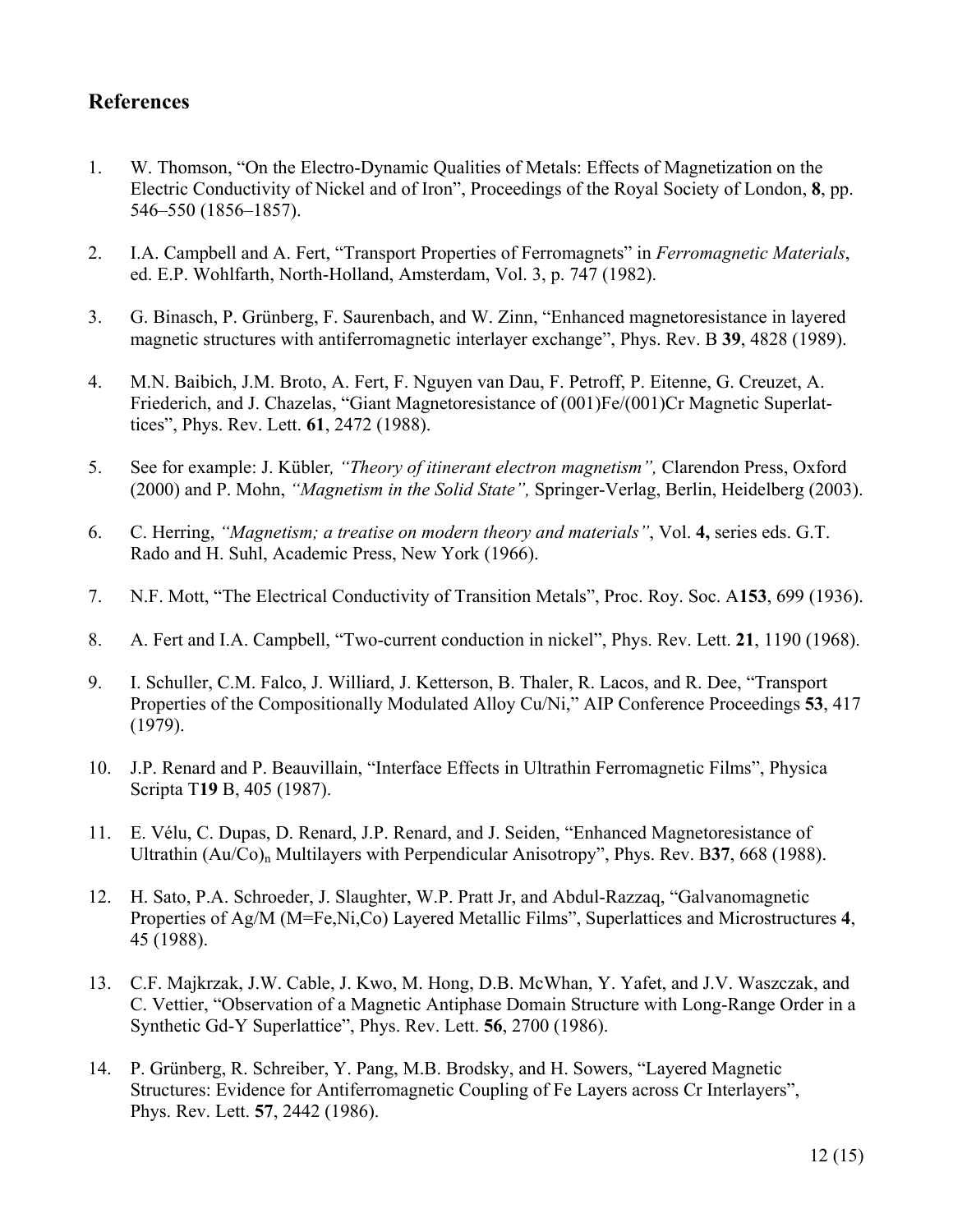- 15. J.E. Ortega, F.J. Himpsel, G.J. Mankey and R.F. Willis, "Quantum-Well States and Magnetic Coupling between Ferromagnets through a Noble-Metal Layer", Phys. Rev. B **47**, 1540 (1993).
- 16. M.B. Salamon, S. Sinha, J.E. Cunningham, R.E. Erwin, J. Borchers, and C.P. Flynn, "Long-range incommensurate magnetic order in a Dy-Y multilayer", Phys. Rev. Lett. **56**, 259 (1986).
- 17. A. Heinrich, Z. Celinski, J.F. Cochran, W.B. Muir, J. Rudd, Q. M. Zhong, A.S. Arrott, K. Myrtle and J. Kirschner, "Ferromagnetic and Antiferromagnetic Exchange Coupling in bcc Epitaxial Ultrathin Fe(001)/Cu(001)/Fe(001) Trilayers", Phys. Rev. Lett. **64**, 673 (1990).
- 18. S.S.P. Parkin, N. More and K.P. Roche, "Oscillations in Exchange Coupling and Magnetoresistance in Metallic Superlattice Structures – Co/Ru, Co/Cr and Fe/Cr", Phys. Rev. Lett. **64**, 2304 (1990).
- 19. S.S.P. Parkin, "Systematic Variation of the Strength and Oscillation Period of Indirect Magnetic Exchange Coupling through the 3d, 4d, and 5d Transition Metals", Phys. Rev. Lett. **67**, 3598 (1991).
- 20. B. Dieny, V.S. Speriosu, S.S.P. Parkin and B.A. Gurney, "Giant Magnetoresistance in Soft Ferromagnetic Multilayers", Phys. Rev. B **43**, 1297 (1991).
- 21. A. Chaiken, C.J. Gutierrez, J.J. Krebs and G.A. Prinz, "Composition Dependence of Giant Magnetoresistance in Fe/Ag/CoxFe1-x Sandwiches", J. Magn. Magn. Mat. **125**, 228 (1993).
- 22. D.E. Heim, R.E. Fontana, C. Tsang and V.S. Speriosu, "Design and Operation of Spin-Valve Sensors", IEEE Trans. on Magn. **30**, 316 (1994).
- 23. R.A. de Groot, F.M. Mueller, P.G. van Engen, and K.H.J. Buschow, "New Class of Materials: Half-Metallic Ferromagnets", Phys. Rev. Lett. **50,** 2024 (1983).
- 24. K. Schwarz, "CrO<sub>2</sub> predicted as a half-metallic ferromagnet", J. Phys. F, 16, L211 (1986).
- 25. K.P. Kämper, W. Schmitt, G. Güntherodt, R.J. Gambino and R. Ruf, "CrO2 A New Half- Metallic Ferromagnet?", Phys. Rev. Lett. **59**, 2788 (1987).
- 26. Y. Ji, G.J. Strijkers, F.Y. Yang, C.L. Chien, J.M. Byers, A. Anguelouch, Gang Xiao and A. Gupta, "Determination of the Spin Polarization of Half-Metallic  $CrO<sub>2</sub>$  by Point Contact Andreev Reflection", Phys. Rev. Lett. **86**, 005585 (2001).
- 27. Y. Hwang and S.-W. Cheong, "Enhanced Intergrain Tunneling Magnetoresistance in Half- Metallic CrO2 Films", Science **278**, 1607 (1997).
- 28. M. Julliere,"Tunneling between Ferromagnetic Films", Phys. Lett. A **54**, 225 (1975).
- 29. S. Maekawa and U. Gäfvert, "Electron Tunneling between Ferromagnetic Films", IEEE Trans. Magn. MAG **18**, 707 (1982).
- 30. J.S. Moodera, L.R. Kinder, T.M. Wong and R. Meservey, "Large Magnetoresistance at Room Temperature in Ferromagnetic Thin Film Tunnel Junctions", Phys. Rev. Lett. **74**, 3273 (1995).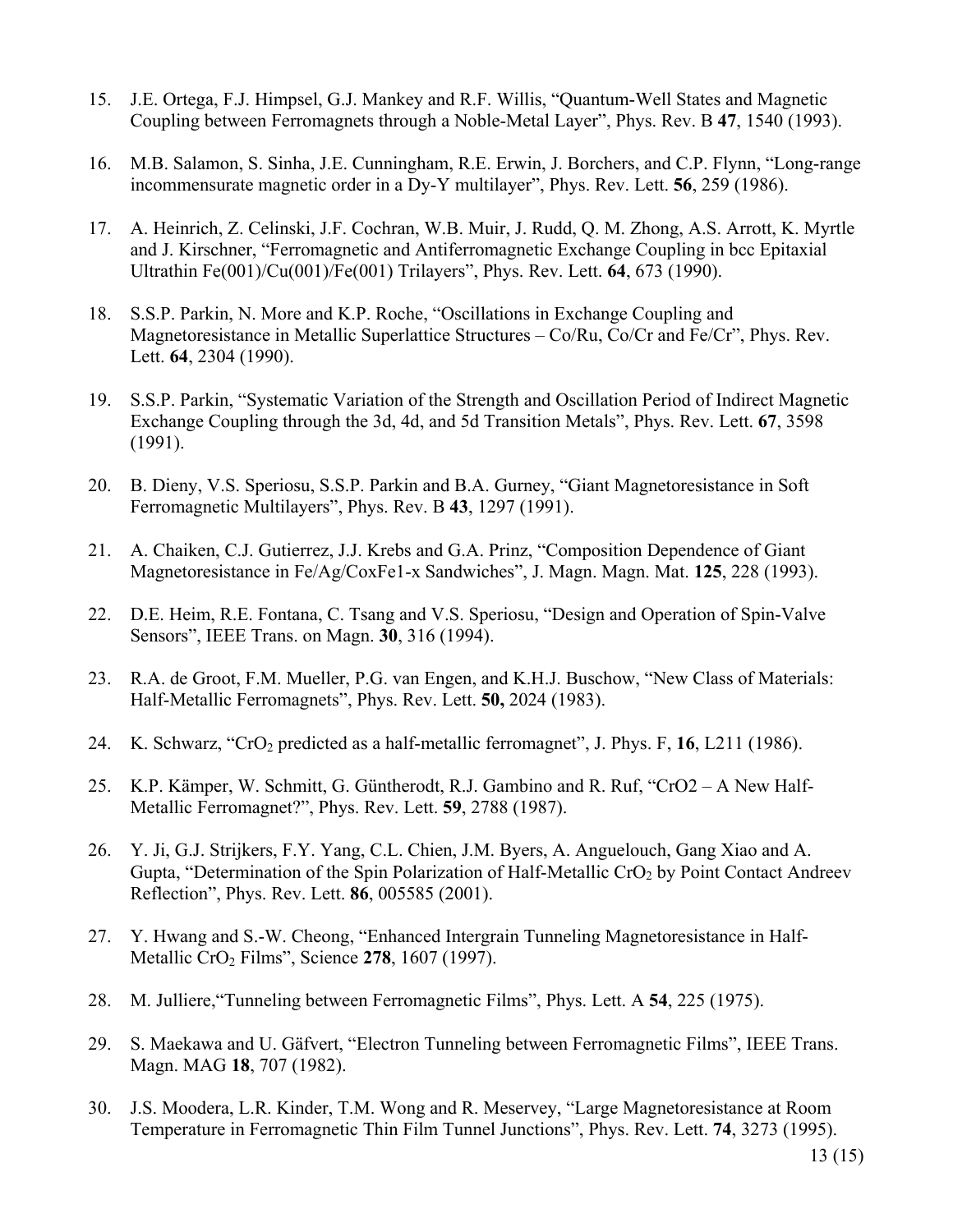- 31. J. Moodera and G. Mathon, "Spin polarized tunneling in ferromagnetic junctions", J. Magn. Magn. Mater., **200**, 248 (1999).
- 32. T. Miyazaki and N. Tezuka, "Giant Magnetic Tunneling Effect in Fe/Al<sub>2</sub>O<sub>3</sub>/Fe Junction", J. Magn. Magn. Mat. **139**, L231 (1995).
- 33. S. Yuasa, A. Fukushima, T. Nagahama, K. Ando and Y. Suzuki, "High Tunnel Magnetoresistance at Room Temperature in Fully Epitaxial Fe/MgO/Fe Tunnel Junctions due to Coherent Spin-Polarized Tunneling", Jpn. J. Appl. Phys.**43**, L588 (2004).
- 34. S. Yuasa, T. Nagahama, A. Fukushima, Y. Suzuki, and K. Ando, "Giant room-temperature magnetoresistance in single crystal Fe/MgO/Fe magnetic tunnel junctions", Nature Materials **3**, 868 (2004).
- 35. S.S.P. Parkin, C. Kaiser, A. Panchula, P.M. Rice, B. Hughes, M. Samant, and S.-H. Yang, "Giant tunneling magnetoresistance at room temperature with MgO(100) tunnel barriers", Nature Materials **3**, 862 (2004).
- 36. R.M. Kusters, J. Singleton, D.A. Keen, R. McGreevy and W. Hayes, "Magnetoresistance measurements on the magnetic semiconductor  $Nd<sub>0.5</sub>Pb<sub>0.5</sub>MnO<sub>3</sub>$ <sup>"</sup>, Physica 155B, 362 (1989).
- 37. R. von Helmolt, J. Wecker, B. Holzapfel, L. Shultz, and K. Samwer, "Giant negative magnetoresistance in perovskitelike  $\text{La}_{2/3}\text{Ba}_{1/3}\text{MnO}_x$  ferromagnetic films", Phys. Rev. Lett. 71, 2331 (1993).
- 38. S. Jin, T.H. Tiefel, M. McCormack, R.A. Fastnacht, R. Ramesh, and L.H. Chen, "Thousandfold Change in Resistivity in Magnetoresistive La-Ca-Mn-O Films", Science **264**, 413 (1994).
- 39. H. Ohno, "Making Nonmagnetic Semiconductors Ferromagnetic", Science **281**, 951 (1998).
- 40. H. Ohno, D. Chiba, F. Matsukura, T. Omiya, E. Abe, T. Diet, Y. Ohno, and K. Ohtani, "Electricfield control of ferromagnetism", Nature **408**, 944 (2000).
- 41. M. Johnson and R.H. Silsbee, "Interfacial charge-spin coupling: Injection and detection of spin magnetization in metals", Phys. Rev. Lett. **55**, 1790 (1985).
- 42. M. Johnson, "Bipolar Spin Switch", Science **260**, 320 (1993).
- 43. H.J. Zhu, M. Ramsteiner, H. Kostial, M. Wassermaier, H.-P. Schönherr, and K.H. Ploog, "Room- Temperature Spin Injection from Fe into GaAs", Phys. Rev. Lett. **87**, 016601 (2001).
- 44. A.T. Hanbicki, B.T. Jonker, G. Itskos, G. Kioseoglou and A. Petrou, "Efficient electrical spin injection from a magnetic metal/tunnel barrier contact into a semiconductor", Appl. Phys. Lett. **80**, 1240 (2002).
- 45. Y. Ohno, D.K. Young, B. Beschoten, F. Matsukura, H. Ohno and D.D. Awschalom, "Electrical spin injection in a ferromagnetic semiconductor heterostructure", Nature **402**,790 (1999).